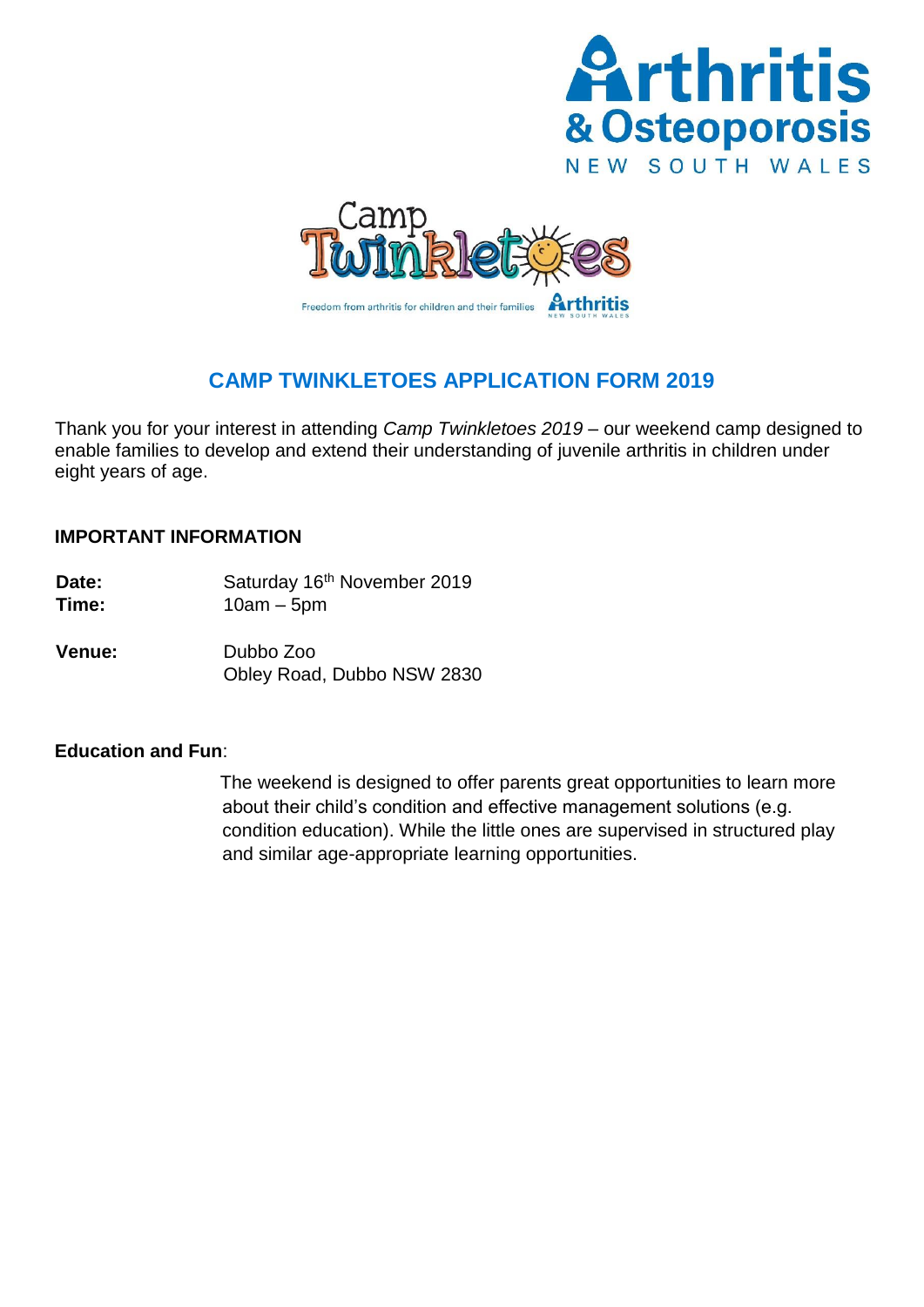# **Cost:**

Child 5 -12 years: **\$70p person** (inc. lunch, minor meals, activities)

Child over 13 and Adult: **\$90p person** (inc. lunch, minor meals, conferences)

*Arthritis & Osteoporosis NSW strives to ensure equitable access to the camps is provided to the*  families of children with JIA. Please contact ANSW on 02 9857 3300 if you require further *discussion around payment.*

## **Due Date: Please send completed forms prior to or by the 16th of October 2019**

### **Return registration forms:**

**By Mail**: Arthritis & Osteoporosis NSW **By Email**: [abower@arthritisnsw.org.au](mailto:abower@arthritisnsw.org.au) Locked Bag 2216, North Ryde NSW 1670

*Please note, submitting an application form does not guarantee your registration. As there are a limited number of places available, applications will be considered and selected based on the fit between needs of families and the program. Camp and Arthritis & Osteoporosis NSW annual membership fees need to be paid in full before registrations will be confirmed.*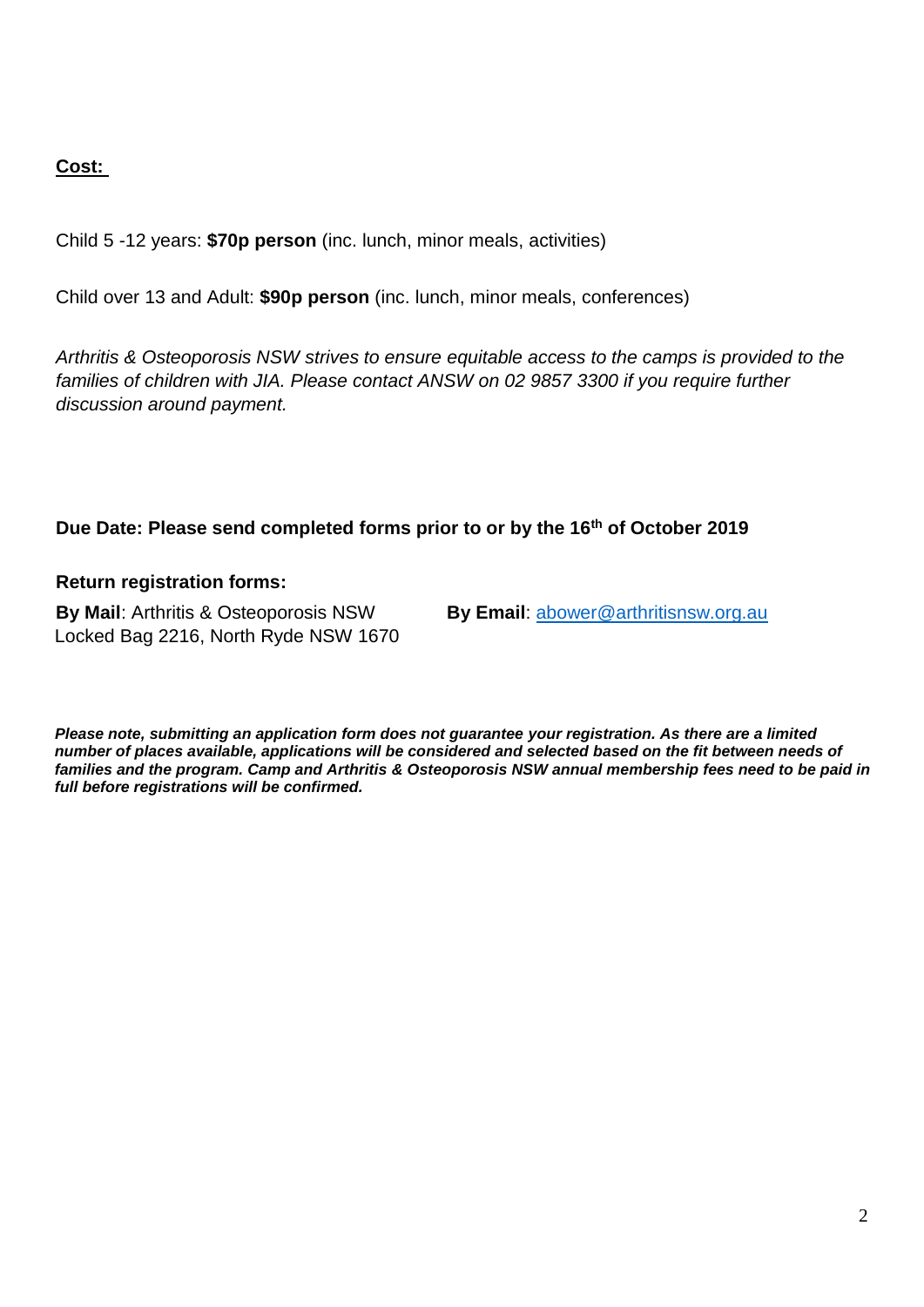# **PART A – PERSONAL DETAILS**

Please type or write clearly and complete all sections. Where multiple choice is offered, please circle.

| PERSONAL DETAILS OF ALL FAMILY MEMBERS APPLYING TO ATTEND CAMP                                                                                                                                                            |         |                                                                                                |                                            |                |                |
|---------------------------------------------------------------------------------------------------------------------------------------------------------------------------------------------------------------------------|---------|------------------------------------------------------------------------------------------------|--------------------------------------------|----------------|----------------|
| Full name of parent/carer (1):                                                                                                                                                                                            |         |                                                                                                | Full name of parent/carer (2):             |                |                |
| <b>Address</b>                                                                                                                                                                                                            | Suburb: |                                                                                                |                                            | State:         |                |
|                                                                                                                                                                                                                           |         |                                                                                                |                                            | Postcode       |                |
| Arthritis & Osteoporosis NSW Family Membership Number: (if current member)                                                                                                                                                |         |                                                                                                |                                            |                |                |
| Email Address:                                                                                                                                                                                                            |         |                                                                                                |                                            |                |                |
| Telephone:<br>Home:                                                                                                                                                                                                       |         | Mobile:                                                                                        |                                            | Work:          |                |
| Full name of child with arthritis:                                                                                                                                                                                        |         |                                                                                                | Male/ Female                               |                | Date of birth: |
| Full name of additional attendees and relationship to child:                                                                                                                                                              |         |                                                                                                | Male/Female                                |                | Date of birth: |
| 1.<br>2.                                                                                                                                                                                                                  |         | Male/ Female                                                                                   |                                            | Date of birth: |                |
| 3.                                                                                                                                                                                                                        |         |                                                                                                | Male/Female                                |                | Date of birth: |
| <b>GENERAL DETAILS</b>                                                                                                                                                                                                    |         |                                                                                                |                                            |                |                |
| Do you require wheelchair access? Yes / No                                                                                                                                                                                |         |                                                                                                |                                            |                |                |
| Please indicate the swimming ability of all children below. Not at all (not able to swim), poor (required floatation<br>devices to swim), fair (swim unassisted for 25 metres) or strong (swim unassisted for 50 metres). |         |                                                                                                |                                            |                |                |
| Name of child (1):                                                                                                                                                                                                        |         |                                                                                                | Not at all / Poor / Fair / Strong          |                | (circle)       |
| Name of child (2):<br>Name of child (3):                                                                                                                                                                                  |         | Not at all / Poor / Fair / Strong<br>(circle)<br>Not at all / Poor / Fair / Strong<br>(circle) |                                            |                |                |
| Name of child (4):                                                                                                                                                                                                        |         |                                                                                                | Not at all / Poor / Fair / Strong (circle) |                |                |
| EMERGENCY CONTACT PERSON/S (your emergency contact must not be someone attending camp)                                                                                                                                    |         |                                                                                                |                                            |                |                |
| Name:                                                                                                                                                                                                                     |         |                                                                                                | Phone number:                              |                |                |
| Relationship to family:                                                                                                                                                                                                   |         |                                                                                                |                                            |                |                |
| <b>MEDICAL DETAILS</b>                                                                                                                                                                                                    |         |                                                                                                |                                            |                |                |
| Family doctor's name:                                                                                                                                                                                                     |         |                                                                                                | Phone number:                              |                |                |
| Rheumatologist's name:                                                                                                                                                                                                    |         | Phone number:                                                                                  |                                            |                |                |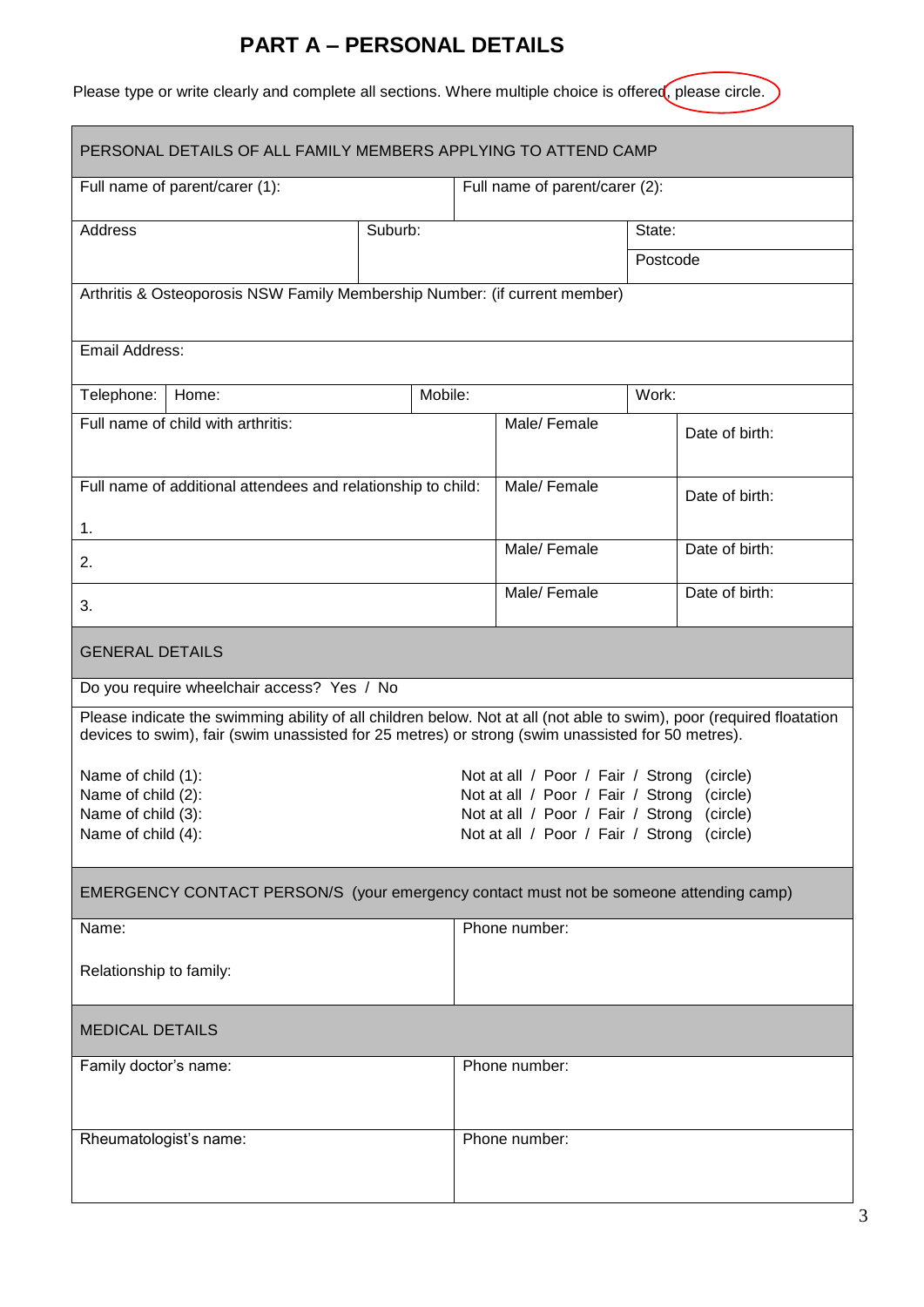#### MEDICAL CONDITIONS

| Does anyone applying to attend camp have a medical condition that may require emergency medical<br>intervention? (e.g. asthma, epilepsy, diabetes, high or low blood pressure, fainting spells, heart problems) |                      |  |  |  |
|-----------------------------------------------------------------------------------------------------------------------------------------------------------------------------------------------------------------|----------------------|--|--|--|
| Family member name                                                                                                                                                                                              | Medical condition(s) |  |  |  |
|                                                                                                                                                                                                                 |                      |  |  |  |
|                                                                                                                                                                                                                 |                      |  |  |  |
|                                                                                                                                                                                                                 |                      |  |  |  |
|                                                                                                                                                                                                                 |                      |  |  |  |
|                                                                                                                                                                                                                 |                      |  |  |  |
|                                                                                                                                                                                                                 |                      |  |  |  |
|                                                                                                                                                                                                                 |                      |  |  |  |
|                                                                                                                                                                                                                 |                      |  |  |  |

#### ALLERGIES

Does anyone applying to attend camp have any known allergies (bees, pollen/plants, foods, etc.)? If yes, please give full details of the allergy, including name of family member and medication (if any) used for treatment of allergies:

**IF THE ALLERGY REQUIRES POTENTIAL USE OF AN EPI PEN, IT IS EXPECTED THAT YOU WILL CARRY YOUR OWN WITH YOU AT ALL TIMES AND BE ABLE TO ADMINISTER THE EPI-PEN.**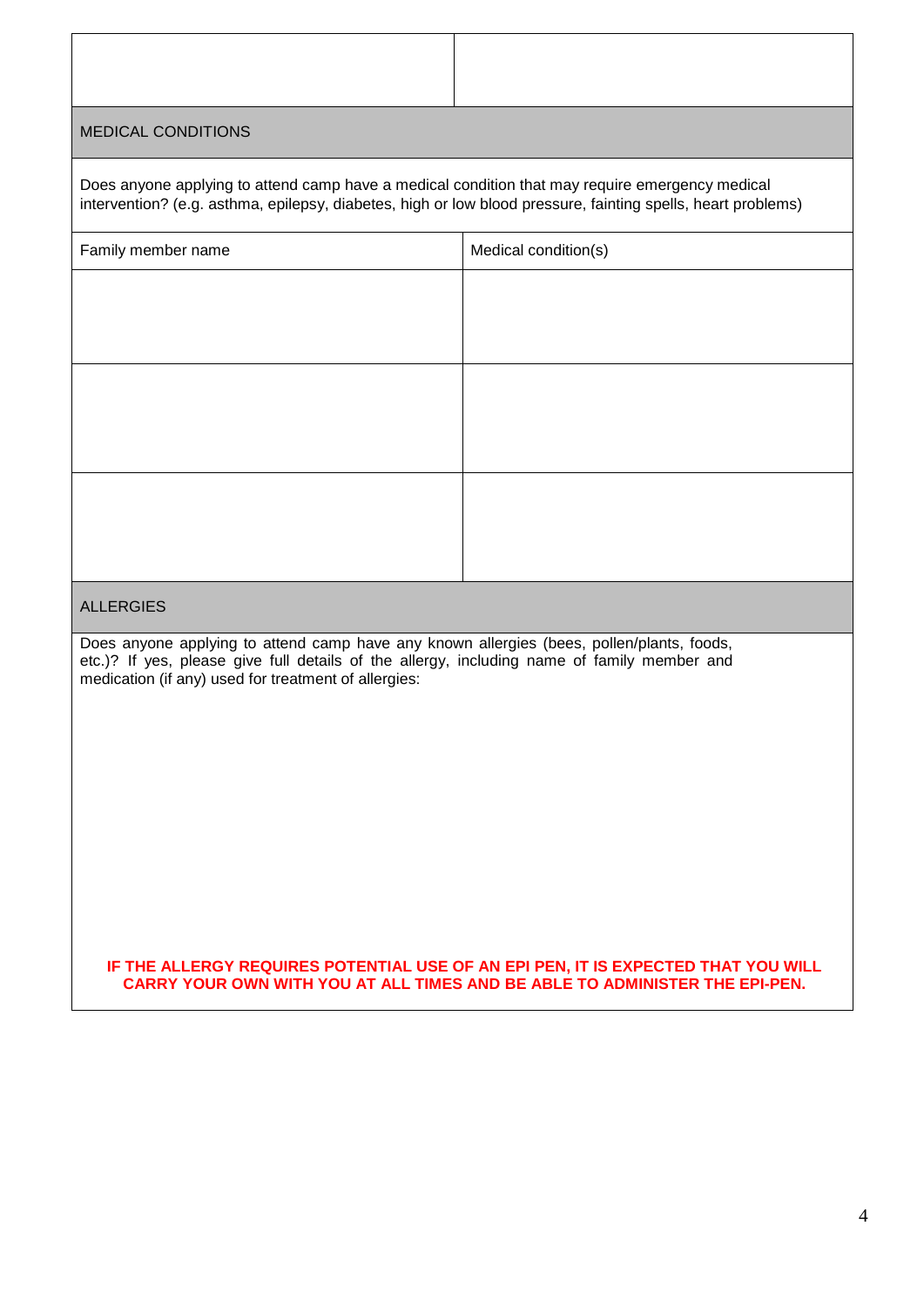# **PART B – FAMILY NEEDS**

#### **DIAGNOSIS**

When was your child diagnosed with juvenile arthritis? Include year of diagnosis and/or time that has elapsed since the initial diagnosis.

INFORMATION AND UNCERTAINTY

Please outline the aspects (e.g. symptoms, treatment) of juvenile arthritis that you are uncertain of and/or list the type of information you would value receiving at Camp. While we cannot guarantee all questions will be answered, understanding your needs will help us to refine the program.

NEW / RETURNING FAMILIES

Have you attended Camp Twinkletoes before? Yes / No

**If yes**, please advise the reason(s) you wish to return (e.g. additional questions / child's symptoms have changed / keen to reconnect with, or meet, families experiencing similar circumstances).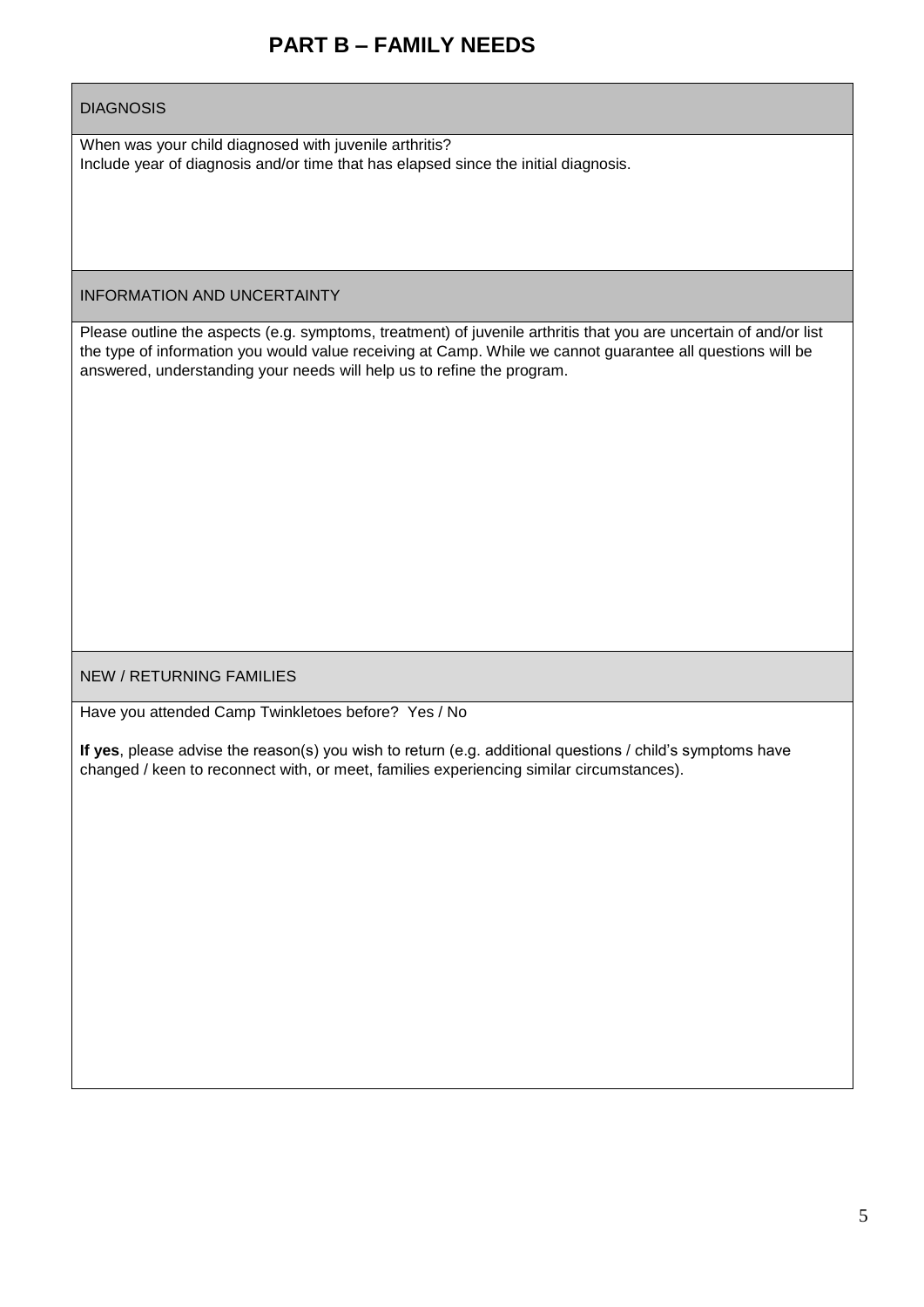# **PART C – PARENT/CARER AUTHORISATION**

Please sign and return to Arthritis & Osteoporosis NSW

- I/We acknowledge that the venue for the family camp has been assessed, under Arthritis & Osteoporosis NSW guidelines, and Arthritis & Osteoporosis NSW deem it to be a suitable venue.
- I/We indemnify Arthritis & Osteoporosis NSW against any claims, should participation in any activity over the weekend aggravate any pre-existing condition our child/children or anyone attending camp may have.
- I/We will not hold Arthritis & Osteoporosis NSW, its employees or volunteers, responsible for any illness or injury incurred by any member of our family during the course of Camp Twinkletoes at Dubbo Zoo, Saturday 16<sup>th</sup> November 2019.
- I/We indemnify Arthritis & Osteoporosis NSW against any claims of loss or damage to personal property of our family and acknowledge that all personal property is brought to camp at our own risk.
- I/We accept financial responsibility for any damage to Dubbo Zoo property that occurs as a result of the actions of any of the members of our family.
- I/We will not bring onto the site, nor be affected by while on the site, alcohol or any illegal substances.
- Per Dubbo Zoo general conditions of hire, we recognise Dubbo Zoo is a Smoke Free Environment and smoking is not permitted within any building on the Dubbo Zoo site.
- In the event of injury or illness, if I/we are not present or are unable to be contacted to give consent, we authorise Arthritis & Osteoporosis NSW staff to obtain on our behalf and at our expense, such urgent medical assistance, treatment and nursing, hospital and ambulance service as may be considered appropriate by Arthritis & Osteoporosis NSW staff.
- The personal details and health information provided has been completed correctly to the best of our knowledge.
- I/We recognise that while this is a family camp, there will be occasions where our child/children may be involved in activities in the absence of their parents/guardians. In these situations we consent to leave our child/children with Arthritis & Osteoporosis NSW staff and/or camp volunteers.
- I/We acknowledge that all Arthritis & Osteoporosis NSW staff and Camp Twinkletoes volunteers have completed National Criminal Record and Working with Children Checks.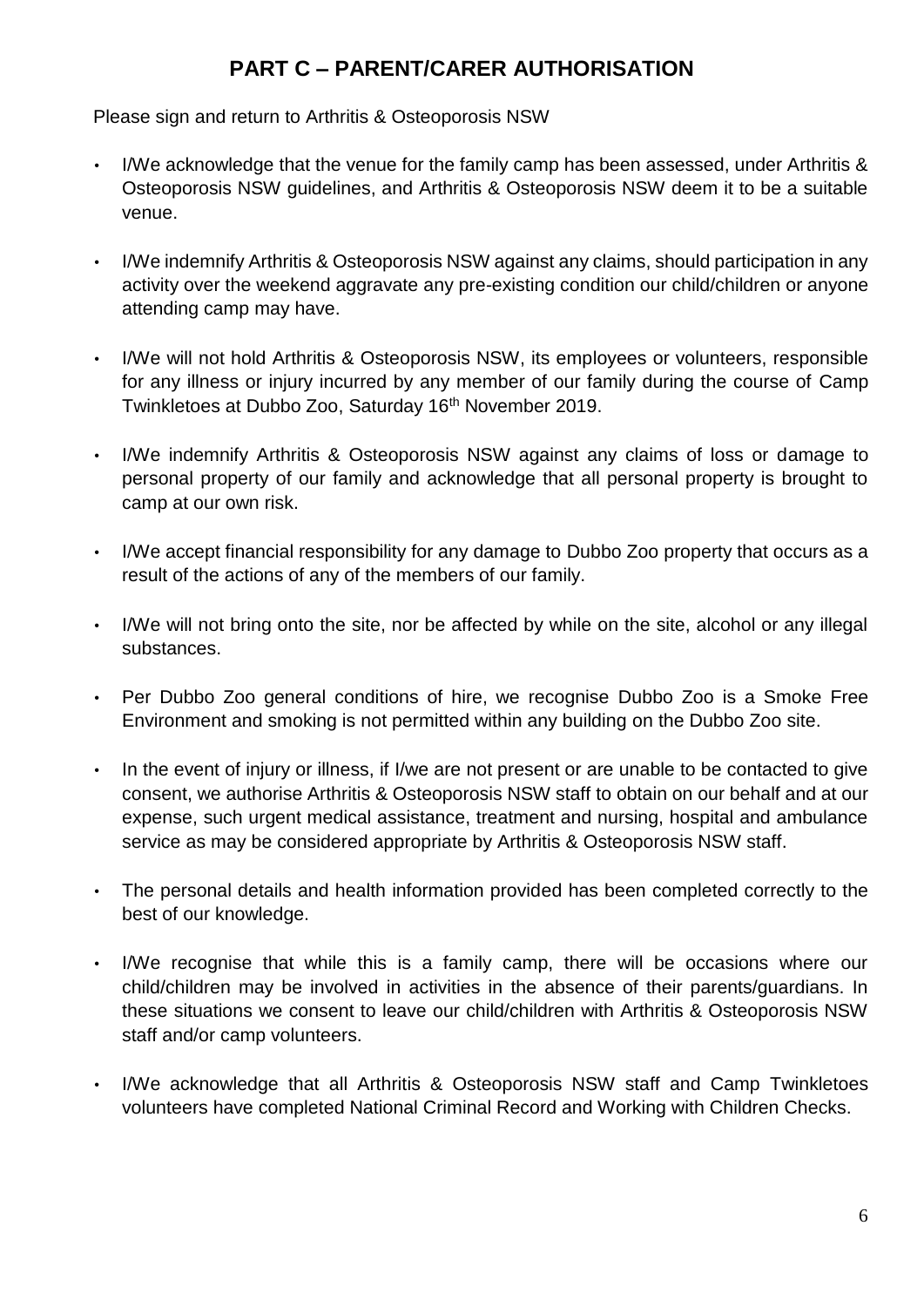- I/We understand that we can remove our child/children from any activity at any time and agree to inform Arthritis & Osteoporosis NSW staff if we do this or decide to leave the camp before the conclusion of the weekend's activities.
- I/We understand that the supervision of our children is our responsibility while at Camp Twinkletoes except when taking part in activities where it is expressly stated by Arthritis & Osteoporosis NSW that they assume the supervisory role.
- I/We understand that while our child/children may be under the care of Arthritis & Osteoporosis NSW staff and/or volunteers, we are ultimately responsible for the behaviour of our child/children. If a situation arises requiring our child/children to be reprimanded or disciplined, I/we agree to carry this out.
- I/We recognise that Camp Twinkletoes is a camp for families with young children and will therefore behave in a manner appropriate for families.
- I/We understand that, from time to time, Arthritis & Osteoporosis NSW will contact us with various opportunities for supporting people with musculoskeletal conditions and research projects. I/We understand that Arthritis & Osteoporosis NSW will not on-sell any personal details to any other organisation and that Arthritis & Osteoporosis NSW complies with the *Arthritis & Osteoporosis NSW Privacy Policy.*

Signed: \_\_\_\_\_\_\_\_\_\_\_\_\_\_\_\_\_\_\_\_\_\_\_\_\_\_\_\_\_\_\_\_\_\_\_\_\_\_\_Date: \_\_\_\_\_\_\_\_\_\_\_\_\_\_\_\_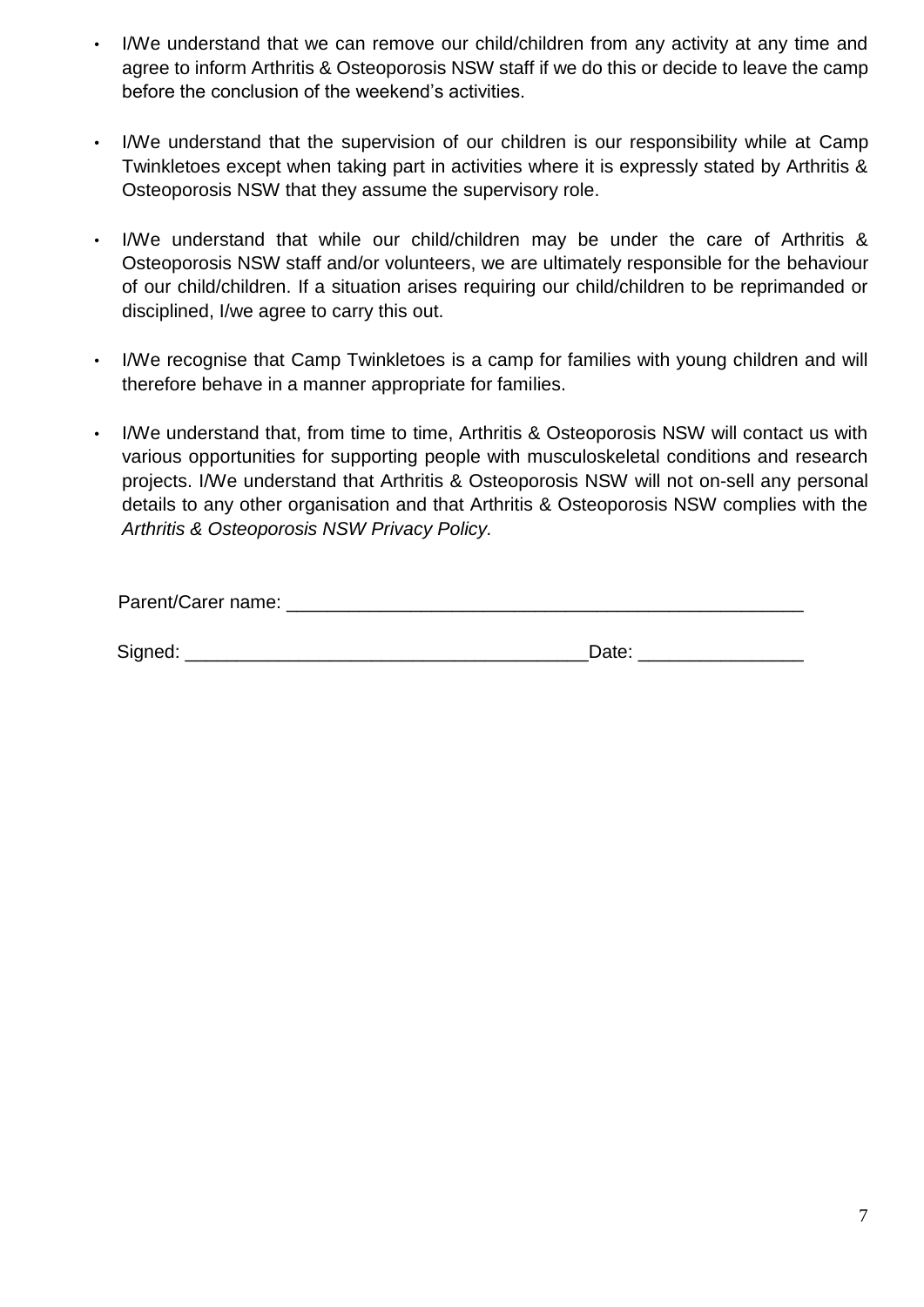# **PART C – MEDIA CONSENT**

Arthritis & Osteoporosis NSW seeks parental / guardian consent to use media, including but not limited to, photography and video taken at Camp Twinkletoes. We assure you that media materials will be used in a responsible and positive manner for the purpose of promoting the organisation's activities and to secure funding for future camps. Please circle below to indicate where you give consent for media to be used, print each family members' name and sign the consent.

| Arthritis Matters (member magazine of Arthritis & Osteoporosis NSW)              | Yes / No |
|----------------------------------------------------------------------------------|----------|
| Mainstream media (e.g. local newspapers, family magazines, radio)                | Yes / No |
| Social media (Arthritis & Osteoporosis Facebook, Twitter, Instagram,<br>YouTube) | Yes / No |
| Arthritis & Osteoporosis NSW - Website & eNews                                   | Yes / No |
| Arthritis & Osteoporosis NSW Sponsor / Corporate Partner marketing<br>materials  | Yes / No |

# **ADULT'S CONSENT**

|                                            | (Adult's name 1)    |
|--------------------------------------------|---------------------|
|                                            |                     |
| media of me to be used as indicated above. |                     |
|                                            | Date: _____________ |
|                                            | Date: ____________  |
|                                            |                     |
| <b>CHILDREN'S CONSENT</b>                  |                     |

|                                                                            | (Parent/Guardian name) |  |  |
|----------------------------------------------------------------------------|------------------------|--|--|
| οf                                                                         | (address) permit       |  |  |
| media of my children / children in my care, to be used as indicated above. |                        |  |  |
| (Child's name 1)                                                           |                        |  |  |
| (Child's name 2)                                                           |                        |  |  |
| (Child's name 3)                                                           |                        |  |  |
| (Child's name 4)                                                           |                        |  |  |
|                                                                            |                        |  |  |
|                                                                            |                        |  |  |

Signature of Parent/Guardian: \_\_\_\_\_\_\_\_\_\_\_\_\_\_\_\_\_\_\_\_\_\_\_\_\_\_\_\_Date: \_\_\_\_\_\_\_\_\_\_\_\_\_\_\_\_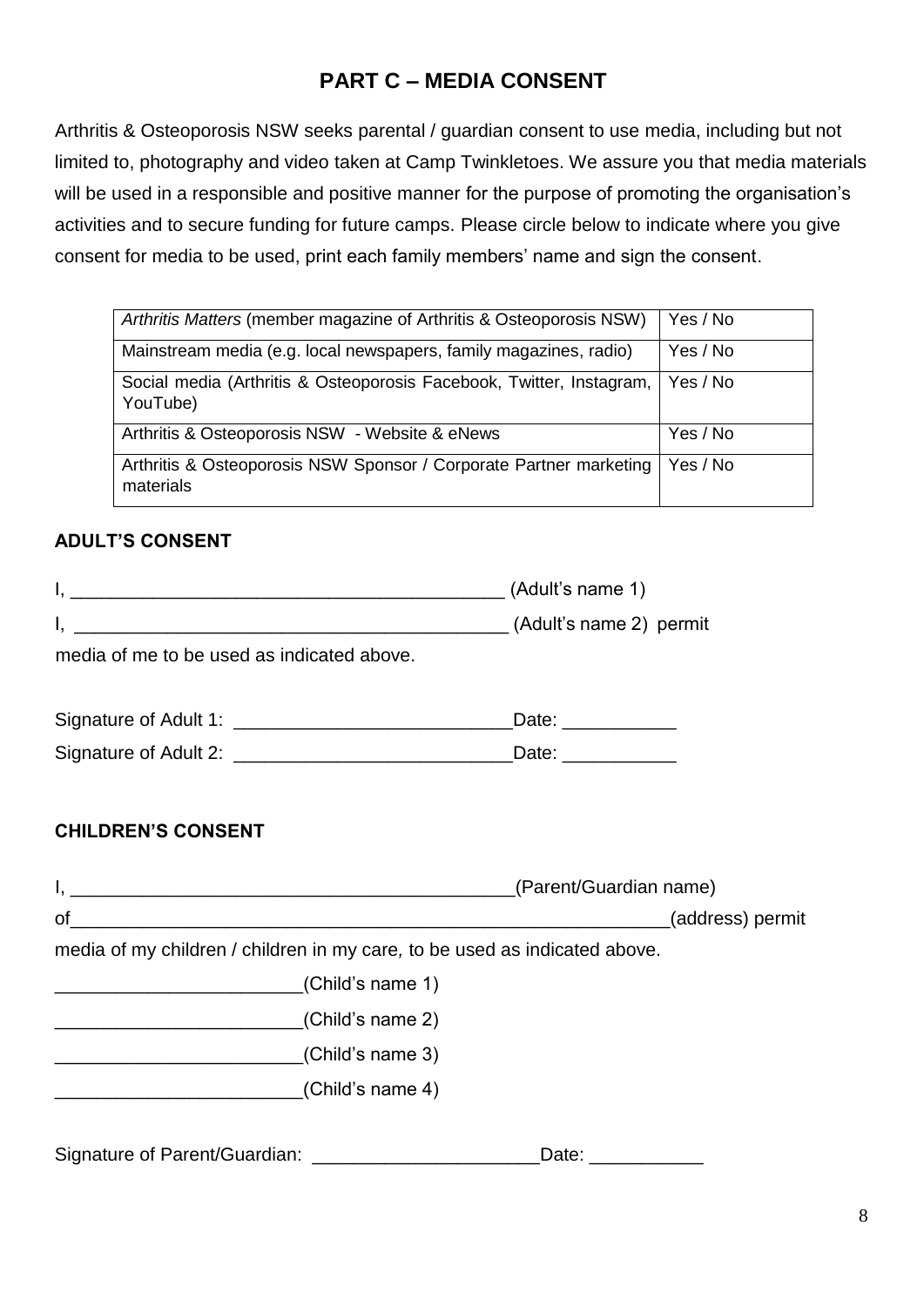# **PART E – PAYMENT**

Please calculate total payment required in the table below. Your total payment is to be paid prior to confirmation of your accepted application.

| <b>Type</b>                             | Quantity | <b>Total cost</b> |
|-----------------------------------------|----------|-------------------|
| Children under age 4 (Free)             |          | \$                |
| Child $5 - 12$ years (\$70 p child)     |          | \$                |
| Child over 13 and Adult (\$90 p person) |          | \$                |
| Donation                                |          | \$                |
| <b>TOTAL PAYMENT DUE</b>                |          | \$                |

**PAYMENT OPTIONS** (Please Circle)



**1.** Pay Full Payment

**2.** Partial Payment Plan (pay in 4 instalments)

| <b>Contract Contract</b> |                                         | I authorise Arthritis & Osteoporosis NSW to charge the above fees to my credit card |  |
|--------------------------|-----------------------------------------|-------------------------------------------------------------------------------------|--|
|                          | type: Visa / MasterCard (Please Circle) |                                                                                     |  |

Credit card number:

 $\frac{\frac{1}{2} - \frac{1}{2} - \frac{1}{2} - \frac{1}{2} - \frac{1}{2} - \frac{1}{2}}{1 - \frac{1}{2} - \frac{1}{2} - \frac{1}{2} - \frac{1}{2}} = \frac{\frac{1}{2} - \frac{1}{2} - \frac{1}{2} - \frac{1}{2} - \frac{1}{2}}{1 - \frac{1}{2} - \frac{1}{2} - \frac{1}{2} - \frac{1}{2}} = \frac{\frac{1}{2} - \frac{1}{2} - \frac{1}{2} - \frac{1}{2}}{1 - \frac{1}{2} - \frac{1}{2}} = \frac{\frac{1}{2$ 

Name on card \_\_\_\_\_\_\_\_\_\_\_\_\_\_\_\_\_\_\_\_\_\_\_\_\_\_\_\_

Signature \_\_\_\_\_\_\_\_\_\_\_\_\_\_\_\_\_\_\_\_\_\_\_\_\_\_\_\_\_\_\_\_